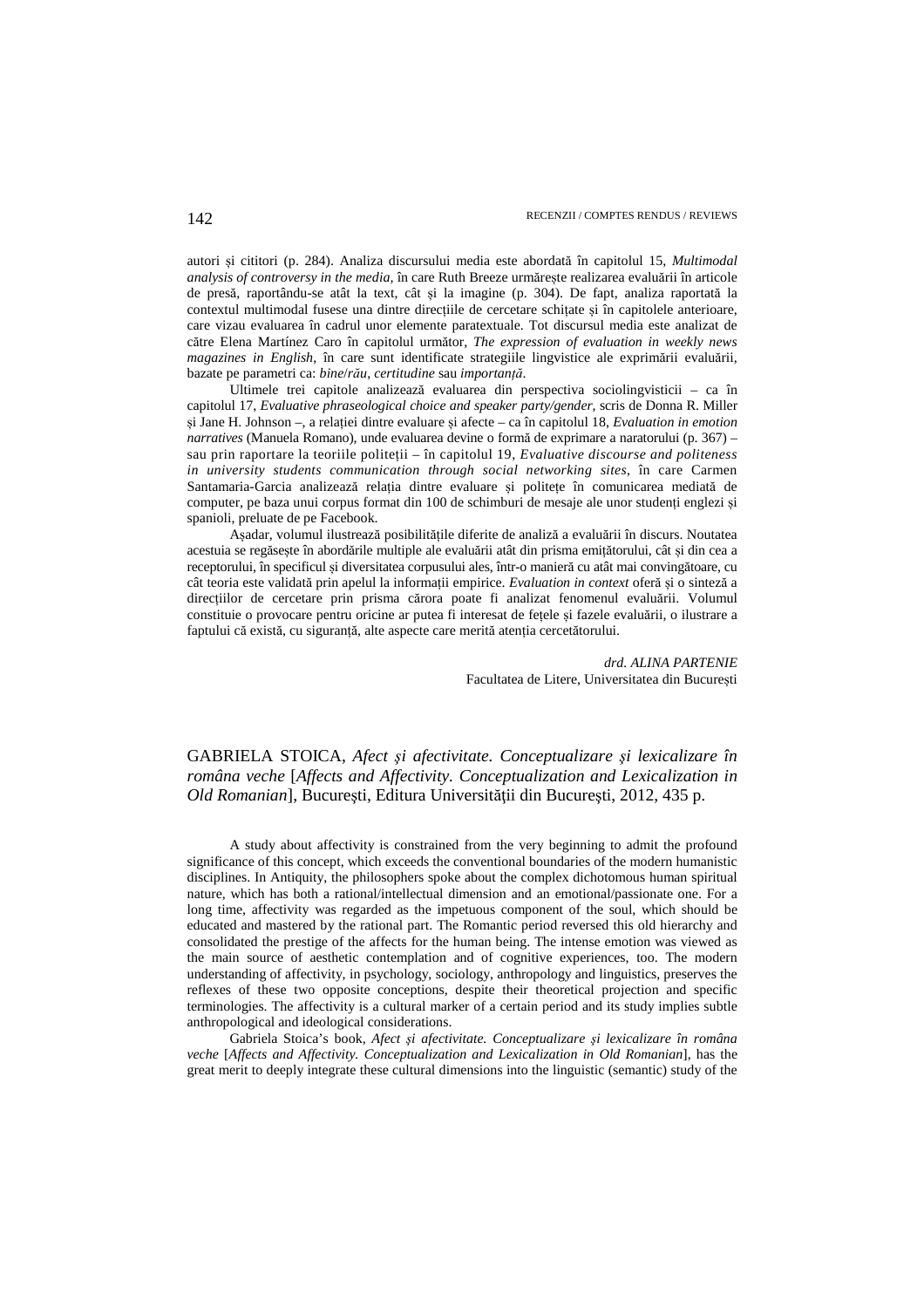old Romanian affective lexicon. Conceived both as a historical and as a diachronic approach, the analysis overpasses the strict limits of linguistic considerations and offers pertinent and interesting insights into the study of mentalities and cultural models. As the author suggests (p. 113), the affects shape the perception of reality and change the way in which the world is described, therefore their study also contributes to determine the epistemic paradigm of the historical period under scrutiny.

The book comprises two parts, the first divided into five and the second into three chapters, along with the chapters of *Introduction* and *Final remarks*, and the auxiliary sections of sources (*Text corpus*) and *Bibliography*. Part I, entitled *Afectivitatea – domeniu interdisciplinar de cercetare* [*Affectivity – an interdisciplinary research field*], provides a thorough overview of the main research areas that concern the affectivity. Chapter I, *Afectivitatea din perspectivă psihologică* [*Affectivity from a psychological perspective*], presents and critically discusses the main theories on the nature of affective processes, namely the mechanistic or processual ones, as well as functionalist (pragmatic) models. The basic issues in defining and classifying the affective processes are examined as well. Starting with the problem of the divergent terminology and the difficulty to encompass and systematically define the forms of affectivity, given their cultural and diachronic variation, the discussion continues with the description of the essential concepts in the theory of affects, the general features of the affects and the main models of classifying and organising them.

Chapter II, *Afectivitatea din pespectivă sociologică* [*Affectivity from a sociological perspective*], examines the sociological perspectives on affectivity, which, setting apart from the psychological approach, deals with the collective, non-individual expression of the affects. Having a long scholarly tradition, the sociology of emotions implies the description of the emotional-expressive behaviour, namely the semiotic code through which individuals display their emotions by external signs, such as posture, movements and gestures, recognizable as such by other members of a certain group. The interference between the social and affective domains is also scrutinised, as a reflection of the dual human nature, individual and collective as well, and thus expressing the balance and tension between the private self-consciousness (or personal image/identity) and the public self-consciousness (or social, collective image/identity).

Chapter III, *Afectivitatea din perspectivă interculturală* [*Affectivity from an intercultural perspective*], discusses a new research perspective that is interested in examining the cultural projection of the affects. The central issue of this approach is whether emotions are universal or culturally determined. Cultural anthropology and psychology sustain antagonistic stances, the first being focused on similarities, whereas the second seeking to find (cultural) differences. As the author points out (p. 52), by summarising the theoretical points of views, the anthropological approach places the affects on the binding and coercive background of the socio-cultural context. Affectivity and culture are interdependent, reflecting the dynamic process by which individuals shape through their emotions a cultural matrix and, conversely, the cultural context influences the individuals to express and conceptualize their emotions.

After the presentation of the approaches that are not actually central to her research, Gabriela Stoica circumscribes her investigation area and defines her methodological framework. The object and the aim of the linguistic research of affectivity are discussed in chapter IV, entitled *Afectivitatea din perspectivă lingvistică* [*Affectivity from a linguistic perspective*]. From the very beginning, the author outlines that the linguistic study of affectivity is divided into various complementary sub-disciplines, which encompass grammatical (syntactic and semantic), lexical-semantic and pragma-rhetoric perspectives. In fact, this division is purely conventional, since the deeply comprehension of the language phenomena involves an integrative approach, which ranks hierarchically syntax, semantics and pragmatics. As the author consistently notices, many studies that are declaratively subordinate to a certain subdomain encompass actually an inherent interdisciplinary profile. The empirical studies prove the hierarchical ranking of these three linguistic domains and their high interdependence. Stoica rightfully observes that syntactic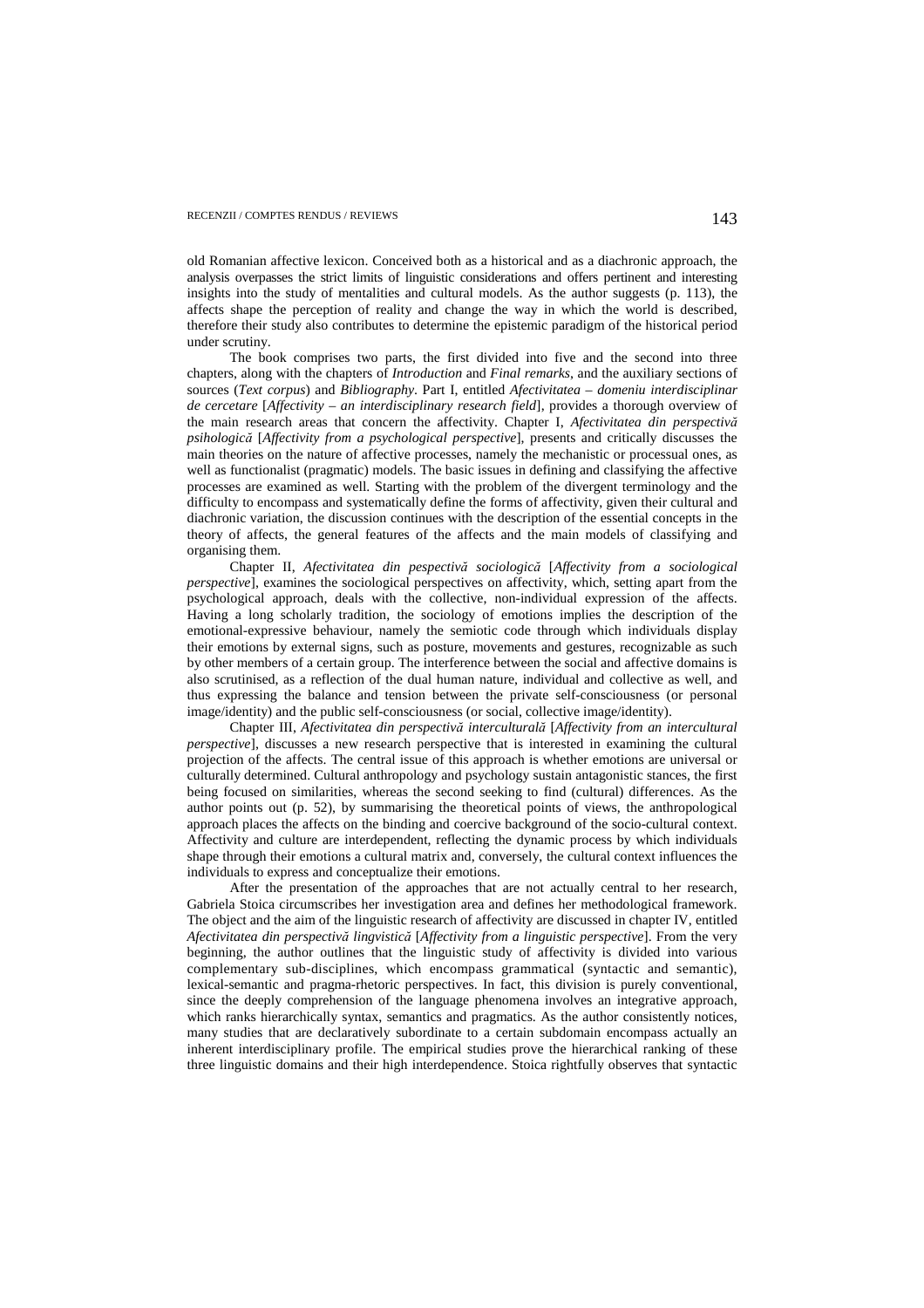taxonomies offer interesting and useful information, but remain purely descriptive, insufficient and even "sterile", unable to capture the complexity and heterogeneity of the affective vocabulary (see pp. 61-62). On the other hand, the semantic perspective has the longest tradition and includes different methods of research, each of them discussed in detail. The various semantic methods for analysing the affectivity may provide a better description, integrating parameters such as (linguistic, cultural and social) context and cognitive patterns, *id est* linking emotions to the extra-linguistic framework on which they are inherently reliant. The pragma-rhetoric perspective adds a valuable dimension to the affectivity study, grasping the rhetorical and the argumentative uses of the affective words in communication. Two directions are involved: the pragma-argumentative studies, which exploit the tradition of ancient rhetoric, and interactionist inquiries, centred on conversational and corpus-based analysis. The pragma-rhetoric perspective helps to understand how emotions may determine the course of verbal changes, balances the rapports among interlocutors, and ultimately may influence the communicative efficiency.

Finally, chapter V, *Propuneri teoretice și metodologice asupra afectivității și lexicului afectiv* [*Theoretical and methodological proposals concerning affectivity and affective lexicon*], aims at configuring and determining, through the synthesis of the multidisciplinary perspectives previously discussed, an original analytical and methodological framework. Gabriela Stoica adopts an interdisciplinary approach and proposes a new definition of the concepts *affect, affective* and *affectivity*, more specific for her analytical purpose. She pleads for an unified, integrated perspective and takes into consideration four dimensions of the affect: subjective, cognitive, somatic-behavioural and socio-cultural. The variety and the complexity of the affects derive from the focalization on one of the four dimensions or from their complex and dynamic continuous reconfiguration (pp. 96-98). Stoica backs up her point of view with subtle and compelling arguments. Furthermore, she provides definitions for the main categories of affects, such as *affects* (Rom. *afect*)*, emotions* (Rom. *emoţie*)*, feelings* (Rom. *sentiment*)*, passions* (Rom. *pasiune*)*, moods* (Rom. *dispoziţie*). The clarification of the basic terms is a premise for an accurate, unambiguous analysis. Finally, Gabriela Stoica proposes a classification of affects, depending on certain criteria (ontic, axiological, esthetical, and relational, among others). As she specifies, it is an anticipative, hypothetical, provisional taxonomy, which may be invalidated by her own analysis. This dense and substantial chapter, containing deep original observations, also includes a section concerning the organisation of the (lexical) affective universe and another one dealing with the redefinition of the vocabulary of affectivity as a lexical-semantic field. The classical notion of *lexical field* is amended and refined, in order to circumscribe the complex reality of affective vocabulary. The last subchapter (7) is devoted to some methodological proposals regarding the semantic analysis of the affective terms. It specifies the main methodological directions of analysis, the steps that one should follow, the levels of analysis (micro- or mezzo-semantic) and the correlation between the semantic script and the constraints of the extra-linguistic framework.

The first part concentrates a great amount of information, which is filtered, critically discussed and selected as a necessary preface to author's original contribution. Despite its density, the theoretical overview is coherent and comprehensible for the reader, since the author constantly resumes and contextualizes basic information whenever it becomes important at a certain point in the analysis.

Part II, *Vocabularul afectivității în limba română veche* [*The vocabulary of affectivity in Old Romanian*], is made up of three chapters and represents the author's original research. Chapter I, *Vocabularul afectivității din perspectivă istorică și diacronică* [*Vocabulary of affectivity from a historical and diachronic perspective*], aims at adapting the theoretical considerations on affectivity to the Romanian historical and cultural context of the XVIth-XVIIIth centuries. As Stoica pinpoints, the approach is both historical and diachronic, trying to grasp the historical patterns in the affective lexicon of Old Romanian, but also its intracultural evolution. The chapter goes on with a description of the historical and cultural period under scrutiny (namely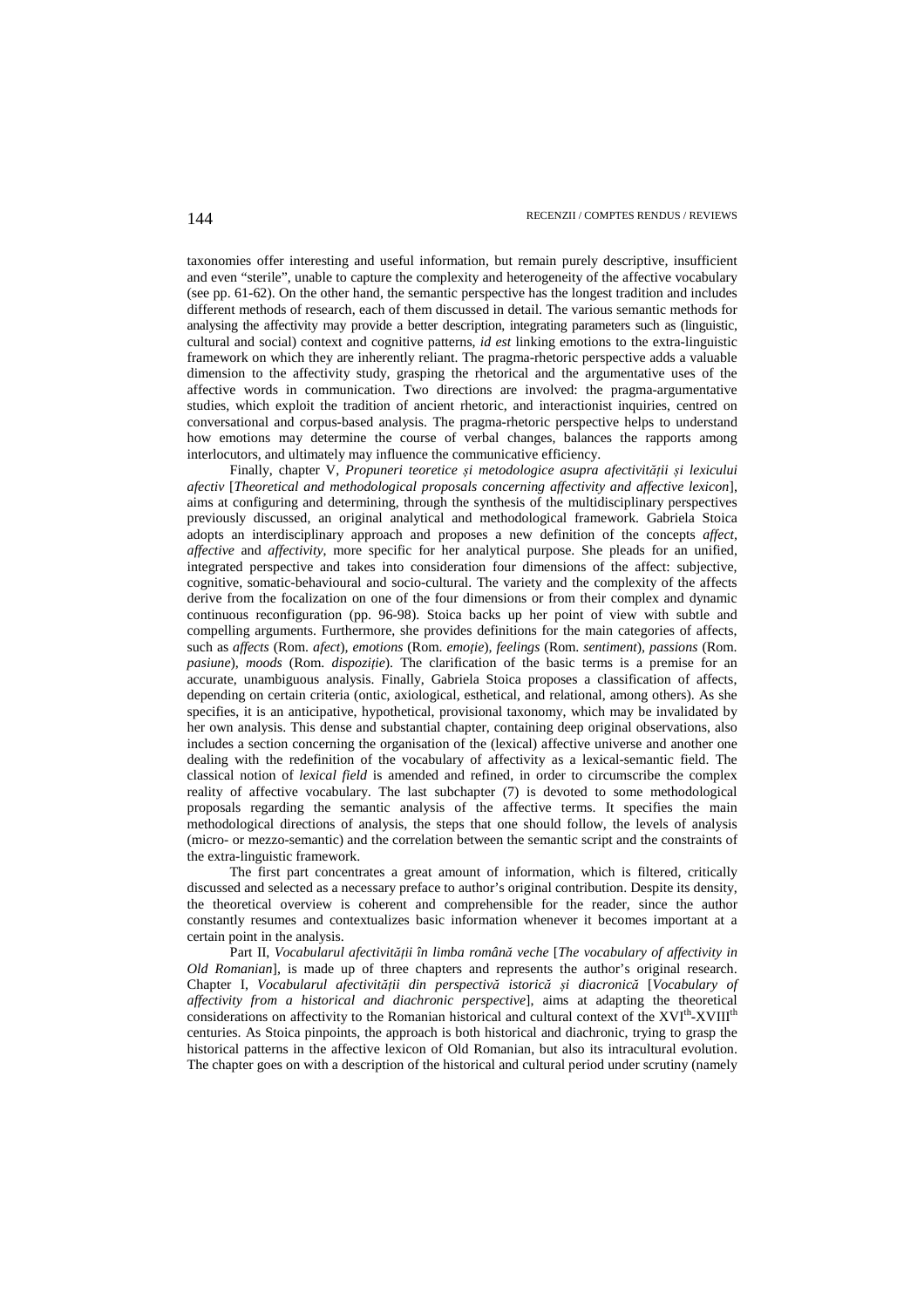the XVI<sup>th</sup>-XVIII<sup>th</sup> centuries), discussing also the relation between the affective lexicon and the historical context. In the last two subchapters, the author presents her objectives and work hypotheses and justifies the selection of textual sources, which should be relevant to Old Romanian. Accordingly, the corpus of texts is composed by chronicles and medieval folk books and excludes religious texts, because of the particular theological meanings that affective words may acquire in that specific context.

Chapter II, *Lexicul afectiv* [*The affective lexicon*], investigates the affective vocabulary in the period under consideration. The author draws up an inventory of affective words, based on the textual material provided by the sources. Each term is illustrated by its contexts of occurrences, so that semantic shades could be easily grasp by the reader. The taxonomy follows the criteria delineated according to the methodology presented in chapter V, Part I (ontic, relational, epistemic, so on). The synoptic presentation allows the author to observe which affects are lexicalized and which are not; being related to a specific cognitive and mental status of individuals, the simple fact of lexicalization of a certain affect is significant for configuring the cultural profile of the period. The classification is followed by a discussion regarding some phenomena that result from the inventory and the synoptic disposition, such as: (a)symmetry between the elements of a series; morphological features; levels of lexicalization (folk vs bookish); distribution of the affective meanings within the same family words; etymological considerations; phraseological expressions with affective meaning; polysemy of affective words; bivalent affective words (positive vs negative). The very minute and multivalent linguistic analysis, both historical and diachronic, brings interesting insights into the acknowledging and understanding of the affective vocabulary in the old Romanian, reflecting its syntagmatic virtualities and degree of expressivity, as well as its cognitive and prototypical emotional patterns. It is not a plain, arid linguistic analysis. The history of affective words implies a history of culture and mentalities, and Gabriela Stoica has the subtlety and erudition needed to patiently and passionately restore this link for each word examined.

Beside the above-mentioned taxonomy and discussion, the book contains another substantial analytical chapter, which examines some prototypical affective words: Chapter III, *Cuvinte afective prototip. Analiză lexico-semantică* [*Prototypical affective words. Lexical-semantic analysis*]. The onomasiological approach goes from concepts to words, aiming to highlight the degree of lexicalization of the universal primary emotions with positive or negative values. Six prototypical affects are chosen: *fear / anger / sadness / joy / love / hatred*, in order to analyze their collocations, contextual isotopies, as well as their expressive verbal scenario, revealed by the discursive context. The main objective is to describe the particular meanings and semantic relations of each series of lexical elements identified, and to examine the relationship between the affective lexicon and the cultural and mental context (p. 217). By combining two specific lexicological approaches, the two analytical chapters are complementary; the information incidentally omitted by the semasiological analysis is recovered by the onomasiological one. Many salient and sharp observations concerning the complex semiotics developed by the affects within the Old Romanian cultural context are made throughout the analysis, demonstrating author's remarkable intuitive and analytical skills.

The main conclusions of the study presented in the chapter *Considerații finale* [*Final remarks*] are also very interesting, pointing out, besides the general objectives pursued, important general observations that result from the analysis. One can remember, among other valuable ideas, that the analysis of the emotional lexicon confirms the social role of the affects and enables to outline a mental profile of the collectivity. In fact, the degree of expressing emotions, their public display and collective manifestation, defines an essential opposition between the old age and modernity.

Gabriela Stoica's book represents an excellent study, with dense, and, at the same time, well structured information, rightfully argued methodological decisions, a complex and refined analysis. It succeeds to establish and impose, through an interdisciplinary synthesis, a method of